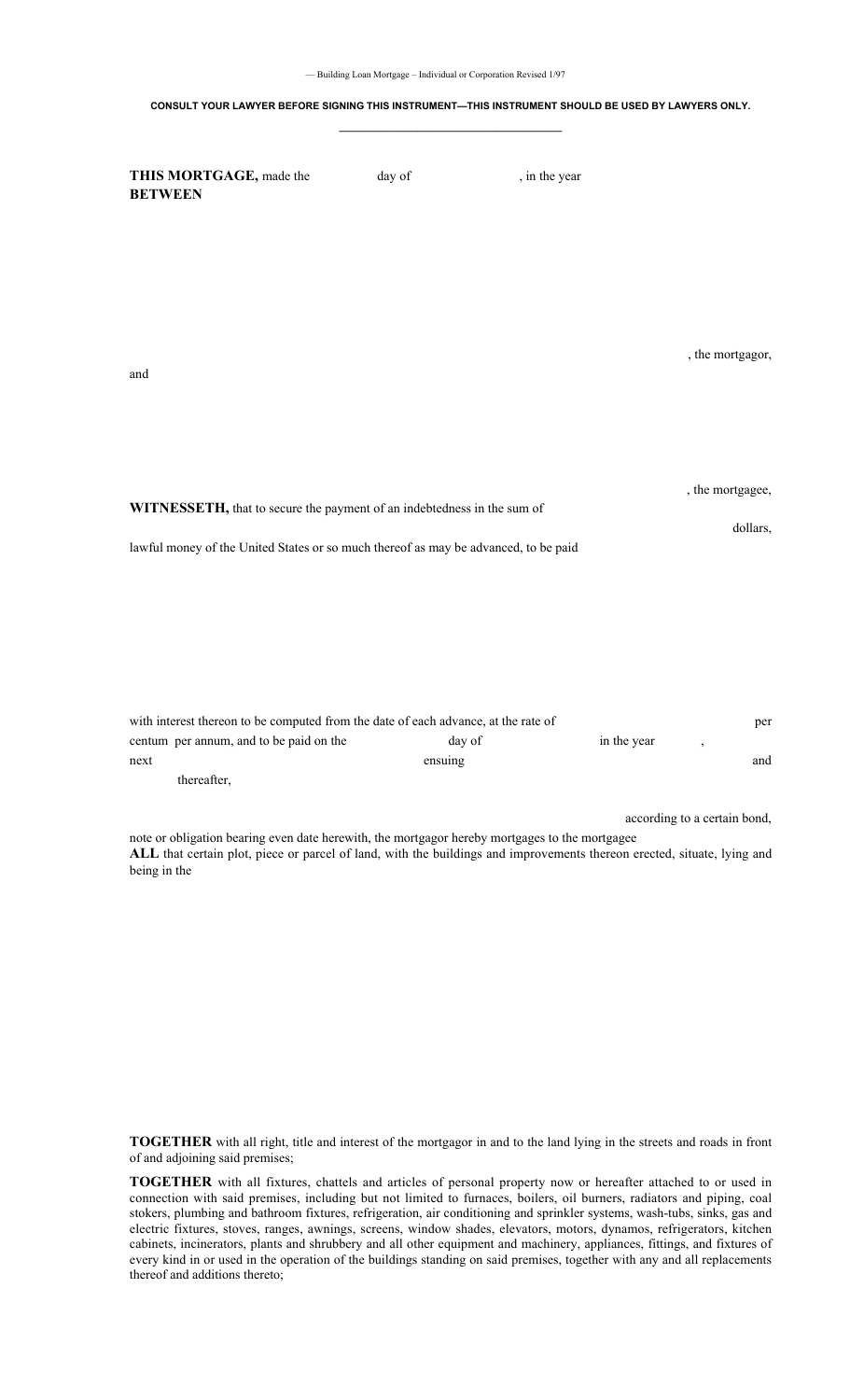**TOGETHER** with all awards heretofore and hereafter made to the mortgagor for taking by eminent domain the whole or any part of said premises or any easement therein, including any awards for changes of grade of streets, which said awards are hereby assigned to the mortgagee, who is hereby authorized to collect and receive the proceeds of such awards and to give proper receipts and acquittances therefor, and to apply the same toward the payment of the mortgage debt, notwithstanding the fact that the amount owing thereon may not then be due and payable; and the said mortgagor hereby agrees, upon request, to make, execute and deliver any and all assignments and other instruments sufficient for the purpose of assigning said awards to the mortgagee, free, clear and discharged of any encumbrances of any kind or nature whatsoever.

**AND** the mortgagor covenants with the mortgagee as follows:

1. That the mortgagor will pay the indebtedness as hereinbefore provided.

2. That the mortgagor will keep the buildings on the premises insured (i) against loss by fire for the benefit of the mortgagee, (ii) against loss by flood if the premises are located in an area identified by the Secretary of Housing and Urban Development as an area having special flood hazards and in which flood insurance has been made available under the National Flood Insurance Act of nineteen hundred sixty-eight; that he will assign and deliver the policies to the mortgagee; and that he will reimburse the mortgagee for any premiums paid for insurance made by the mortgagee on the mortgagor's default in so insuring the buildings or in so assigning and delivering the policies.

3. That no building on the premises shall be altered, removed or demolished without the consent of the mortgagee.

4. That the whole of said principal sum and interest shall become due at the option of the mortgagee: after default in the payment of any instalment of principal or of interest for fifteen days; or after default in the payment of any tax, water rate, sewer rent or assessment for thirty days after notice and demand; or after default after notice and demand either in assigning and delivering the policies insuring the buildings against loss by fire or in reimbursing the mortgagee for premiums paid on such insurance, as hereinbefore provided; or after default upon request in furnishing a statement of the amount due on the mortgage and whether any offsets or defenses exist against the mortgage debt, as hereinafter provided. An assessment which has been made payable in instalments at the application of the mortgagor or lessee of the premises shall nevertheless, for the purpose of this paragraph, be deemed due and payable in its entirety on the day the first instalment becomes due or payable or a lien.

5. That the holder of this mortgage, in any action to foreclose it, shall be entitled to the appointment of a receiver.

6. That the mortgagor will pay all taxes, assessments, sewer rents or water rates, and in default thereof, the mortgagee may pay the same.

7. That the mortgagor within five days upon request in person or within ten days upon request by mail will furnish a written statement duly acknowledged of the amount due on this mortgage and whether any offsets or defenses exist against the mortgage debt.

8. That notice and demand or request may be in writing and may be served in person or by mail.

9. That the mortgagor warrants the title to the premises.

10. That the fire insurance policies required by paragraph No. 2 above shall contain the usual extended coverage endorsement; that in addition thereto the mortgagor, within thirty days after notice and demand, will keep the premises insured against war risk and any other hazard that may reasonably be required by the mortgagee. All of the provisions of paragraphs No. 2 and No. 4 above relating to fire insurance and the provisions of Section 254 of the Real Property Law construing the same shall apply to the additional insurance required by this paragraph.

11. That in case of a foreclosure sale, said premises, or so much thereof as may be affected by this mortgage, may be sold in one parcel,

12. That if any action or proceeding be commenced (except an action to foreclose this mortgage or to collect the debt secured thereby), to which action or proceeding the mortgagee is made a party, or in which it becomes necessary to defend or uphold the lien of this mortgage, all sums paid by the mortgagee for the expense of any litigation to prosecute or defend the rights and lien created by this mortgage (including reasonable counsel fees), shall be paid by the mortgagor, together with interest thereon at the rate of six per cent. per annum, and any such sum and the interest thereon shall be a lien on said premises, prior to any right, or title to interest in or claim upon said premises attaching or accruing subsequent to the lien of this mortgage, and shall be deemed to be secured by this mortgage. In any action or proceeding to foreclose this mortgage, or to recover or collect the debt secured thereby, the provisions of law respecting the recovering of costs, disbursements and allowances shall prevail unaffected by this covenant.

13. That the mortgagor hereby assigns to the mortgagee the rents, issues and profits of the premises as further security for the payment of said indebtedness, and the mortgagor grants to the mortgagee the right to enter upon and to take possession of the premises for the purpose of collecting the same and to let the premises or any part thereof, and to apply the rents, issues and profits, after payment of all necessary charges and expenses, on account of said indebtedness. This assignment and grant shall continue in effect until this mortgage is paid. The mortgagee hereby waives the right to enter upon and to take possession of said premises for the purpose of collecting said rents, issues and profits, and the mortgagor shall be entitled to collect and receive said rents, issues and profits until default under any of the covenants, conditions or agreements contained in this mortgage, and agrees to use such rents, issues and profits in payment of principal and interest becoming due on this mortgage and in payment of taxes, assessments, sewer rents, water rates and carrying charges becoming due against said premises, but such right of the mortgagor may be revoked by the mortgagee upon any default, on five days' written notice. The mortgagor will not, without the written consent of the mortgagee, receive or collect rent from any tenant of said premises or any part thereof for a period of more than one month in advance, and in the event of any default under this mortgage will pay monthly in advance to the mortgagee, or to any receiver appointed to collect said rents, issues and profits, the fair and reasonable rental value for the use and occupation of said premises or of such part thereof as may be in the possession of the mortgagor, and upon default in any such payment will vacate and surrender the possession of said premises to the mortgagee or to such receiver, and in default thereof may be evicted by summary proceedings.

14. That the whole of said principal sum and the interest shall become due at the option of the mortgagee: (a) after failure to exhibit to the mortgagee, within ten days after demand, receipts showing payment of all taxes, water rates, sewer rents and assessments; or (b) after the actual or threatened alteration, demolition or removal of any building on the premises without the written consent of the mortgagee; or (c) after the assignment of the rents of the premises or any part thereof without the written consent of the mortgagee; or (d) if the buildings on said premises are not maintained in reasonably good repair; or (e) after failure to comply with any requirement or order or notice of violation of law or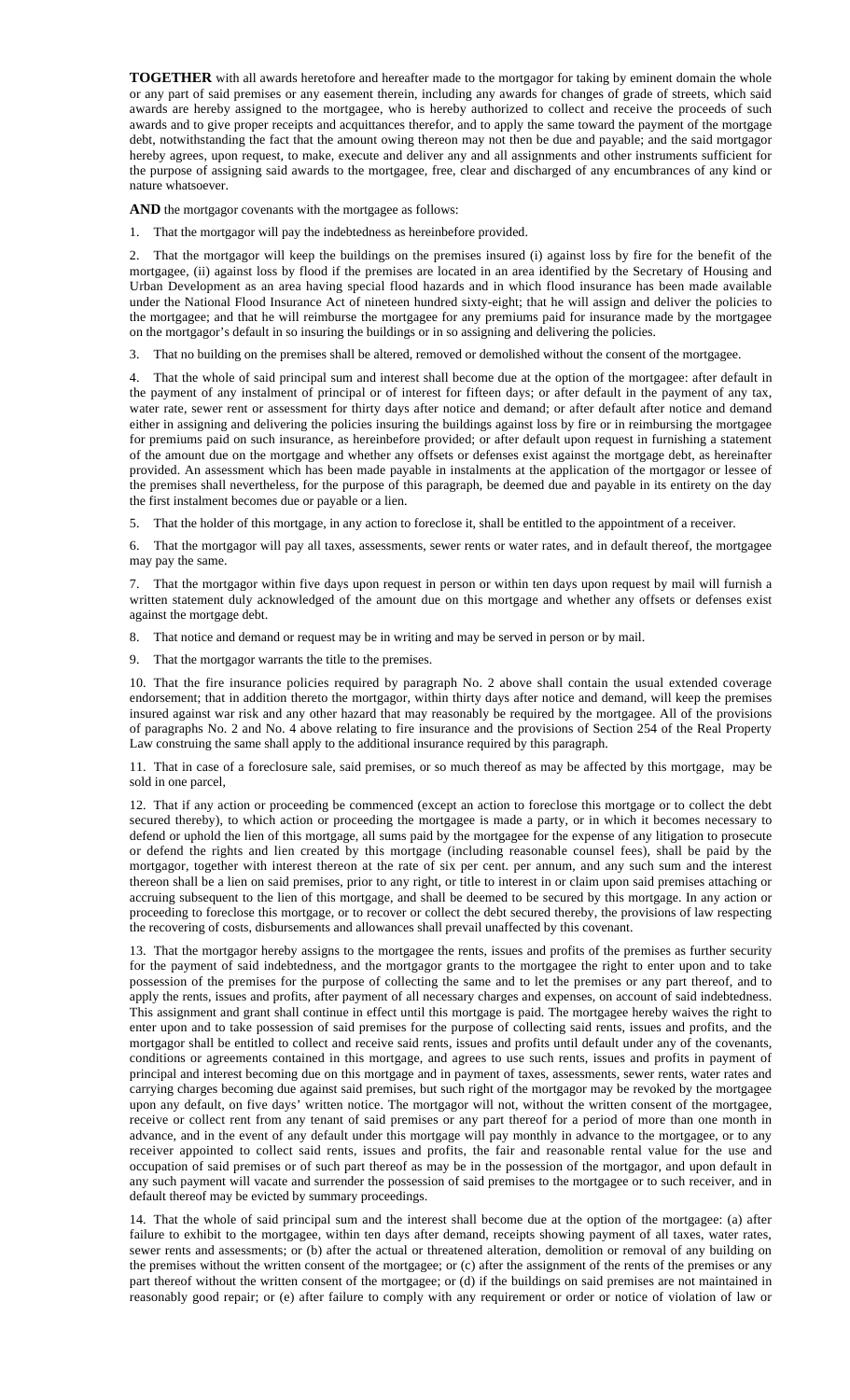ordinance issued by any governmental department claiming jurisdiction over the premises within three months from the issuance thereof; or (f) if on application of the mortgagee two or more fire insurance companies lawfully doing business in the State of New York refuse to issue policies insuring the buildings on the premises; or (g) in the event of the removal, demolition or destruction in whole or in part of any of the fixtures, chattels or articles of personal property covered hereby, unless the same are promptly replaced by similar fixtures, chattels and articles of personal property at least equal in quality and condition to those replaced, free from chattel mortgages or other encumbrances thereon and free from any reservation of title thereto; or (h) after thirty days' notice to the mortgagor, in the event of the passage of any law deducting from the value of land for the purposes of taxation any lien thereon, or changing in any way the taxation of mortgages or debts secured thereby for state or local purposes; or (i) if the mortgagor fails to keep, observe and perform any of the other covenants, conditions or agreements contained in this mortgage or of those contained in the building loan contract hereinafter mentioned.

15. That the mortgagor will, in compliance with Section 13 of the Lien Law receive the advances secured hereby and will hold the right to receive such advances as a trust fund to be applied first for the purpose of paying the cost of the improvement and will apply the same first to the payment of the cost of the improvement before using any part of the total of the same for any other purpose.

16. This mortgage is made pursuant to a certain building loan contract between the mortgagor and the mortgagee dated

in the year , and intended to be filed in the office of the Clerk of the County of

 on or before the date of the recording of this mortgage, and is subject to all the provisions of said contract as if they were fully set forth herein and made part of this mortgage.

17. That the execution of this mortgage has been duly authorized by the board of directors of the mortgagor.

*Strike out this clause 17 if inapplicable*

> This mortgage may not be changed or terminated orally. The covenants contained in this mortgage shall run with the land and bind the mortgagor, the heirs, personal representatives, successors and assigns of the mortgagor and all subsequent owners, encumbrancers, tenants and subtenants of the premises, and shall enure to the benefit of the mortgagee, the personal representatives, successors and assigns of the mortgagee and all subsequent holders of this mortgage. The word "mortgagor" shall be construed as if it read "mortgagors" and the word "mortgagee" shall be construed as if it read "mortgagees" whenever the sense of this mortgage so requires.

**IN WITNESS WHEREOF,** this mortgage has been duly executed by the mortgagor.

IN PRESENCE OF: